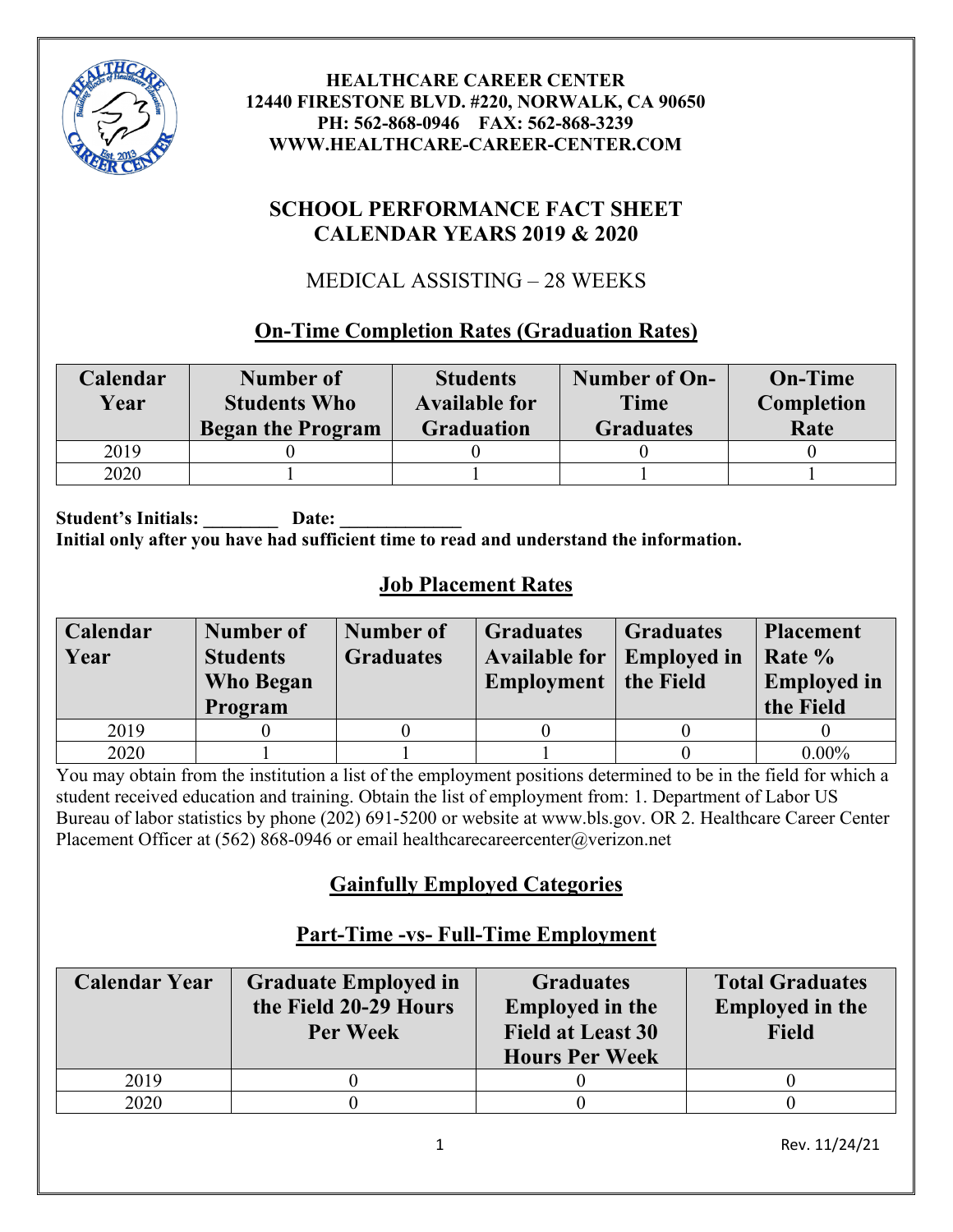

#### **Single-Position -vs- Concurrent Aggregated Position**

| <b>Calendar Year</b> | <b>Graduates Employed in</b><br>the Field in a Single<br><b>Position</b> | <b>Graduates</b><br><b>Employed in the</b><br><b>Field in Concurrent</b><br><b>Aggregated</b><br><b>Positions</b> | <b>Total Graduates</b><br><b>Employed in the</b><br><b>Field</b> |
|----------------------|--------------------------------------------------------------------------|-------------------------------------------------------------------------------------------------------------------|------------------------------------------------------------------|
| 2019                 |                                                                          |                                                                                                                   |                                                                  |
| 2020                 |                                                                          |                                                                                                                   |                                                                  |

### **Self-Employed/Freelance Positions**

| <b>Calendar Year</b> | <b>Graduates Employed who are Self-Employed</b><br>or Working Freelance | <b>Total Graduates</b><br><b>Employed in the</b><br><b>Field</b> |
|----------------------|-------------------------------------------------------------------------|------------------------------------------------------------------|
| 2019                 |                                                                         |                                                                  |
| 2020                 |                                                                         |                                                                  |

### **Institutional Employment**

| <b>Calendar Year</b> | <b>Graduates Employed in the Field who</b><br>are Employed by the Institution, an<br><b>Employer Owned by the Institution, or</b><br>an Employer who Shares Ownership<br>with the Institution. | <b>Total Graduates Employed</b><br>in the Field |
|----------------------|------------------------------------------------------------------------------------------------------------------------------------------------------------------------------------------------|-------------------------------------------------|
| 2019                 |                                                                                                                                                                                                |                                                 |
| 2020                 |                                                                                                                                                                                                |                                                 |

#### Student's Initials: Date: **Initial only after you have had sufficient time to read and understand the information.**

This program may result in freelance or self-employment.

- The work available to graduates of this program is usually for freelance or self-employment.
- This type of work may not be consistent.
- The period of employment can range from one day to weeks to several months.
- Hours worked in a day or week may be more or less than the traditional 8 hour work day or 40 hour work week.
- You can expect to spend unpaid time expanding your networks, advertising, promoting your services, or honing your skills.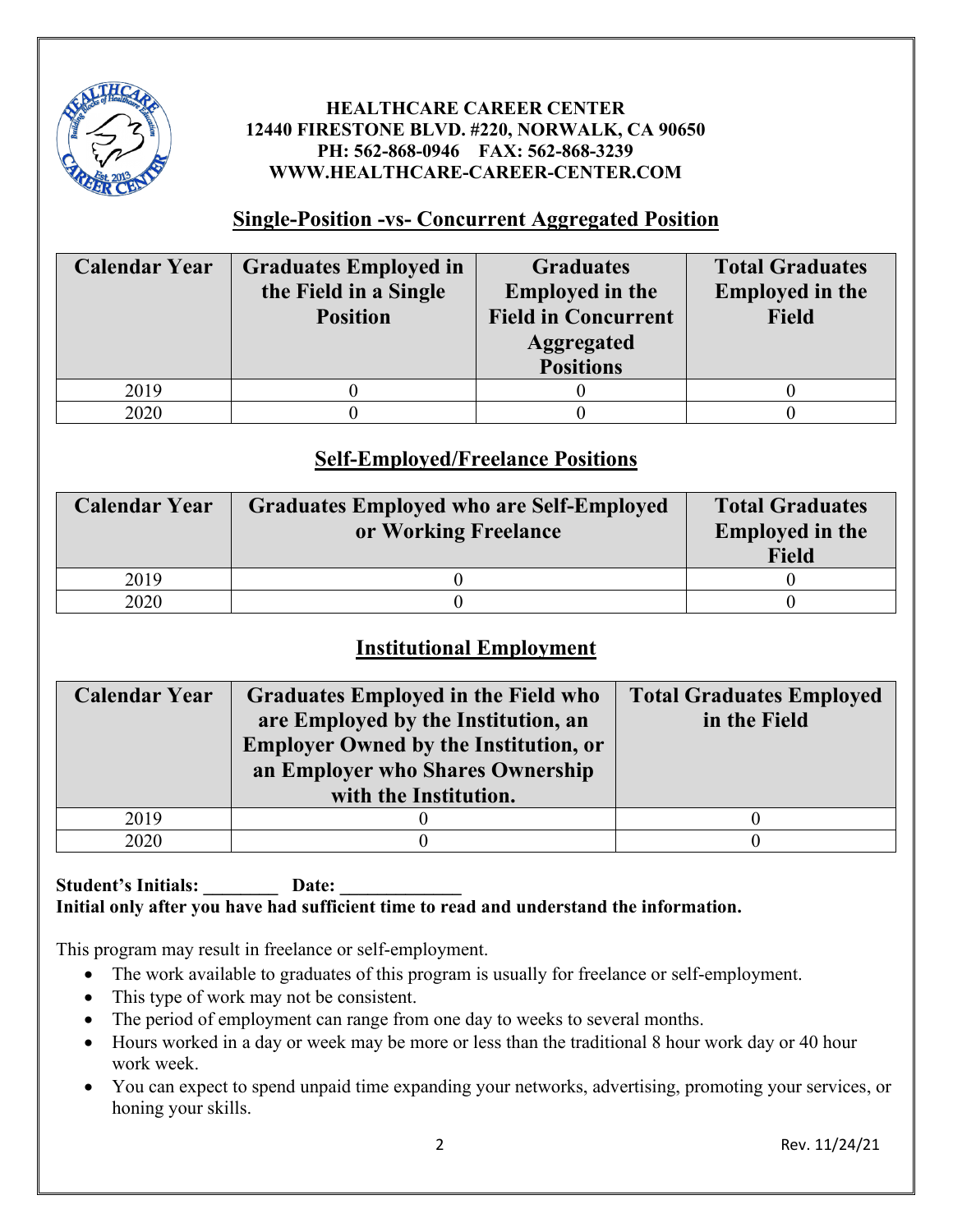

- Once graduates begin to work freelance or are self-employed, they will be asked to provide documentation that they are employed as such so that they may be counted as placed for our job placement records.
- Students initialing this disclosure understand that either a majority or all of this school's graduates are employed in this manner and understand what comprises this work style.

Student's Initials: Date: **Only initial after you have had sufficient time to read and understand this information.** 

| Calendar | <b>Number of</b>     | Number of        | Number Who   Number Who |                     | <b>Passage</b> |
|----------|----------------------|------------------|-------------------------|---------------------|----------------|
| Year     | <b>Graduates in</b>  | <b>Graduates</b> | <b>Passed First</b>     | <b>Failed First</b> | Rate           |
|          | <b>Calendar Year</b> | <b>Taking</b>    | <b>Available</b>        | <b>Available</b>    |                |
|          |                      | <b>Exam</b>      | <b>Exam Exam</b>        | Exam                |                |
| 2019     | N/A                  | N/A              | N/A                     | N/A                 | N/A            |
| 2020     | N/A                  | N/A              | $\rm N/A$               | N/A                 | N/A            |

### **License Examination Passage Rates**

Licensure examination passage data is not available from the state agency administering the examination. We are unable to collect data from 0 graduates

Student's Initials: Date:

**Initial only after you have had sufficient time to read and understand the information.** 

#### **Salary and Wage Information**

#### **Annual Salary and wages reported for graduates employed in the field.**

| <b>Calendar</b> | <b>Graduates</b>  | <b>Graduates</b> | \$20,001 | \$35,001 | \$40,001 | \$45,001 | <b>No Salary</b>   |
|-----------------|-------------------|------------------|----------|----------|----------|----------|--------------------|
| Year            | <b>Available</b>  | <b>Employed</b>  |          | -        |          |          | <b>Information</b> |
|                 | for               | in Field         | \$25,000 | \$40,000 | \$45,000 | \$50,000 | <b>Reported</b>    |
|                 | <b>Employment</b> |                  |          |          |          |          |                    |
| 2019            |                   |                  |          |          |          |          |                    |
| 2020            |                   |                  |          |          |          |          |                    |

A list of sources used to substantiate salary disclosures is available from the school. A student may go to [www.bureauoflaborstatistics.gov](http://www.bureauoflaborstatistics.gov/) and under the heading of healthcare.

Student's Initials: Date: **Initial only after you have had sufficient time to read and understand the information.**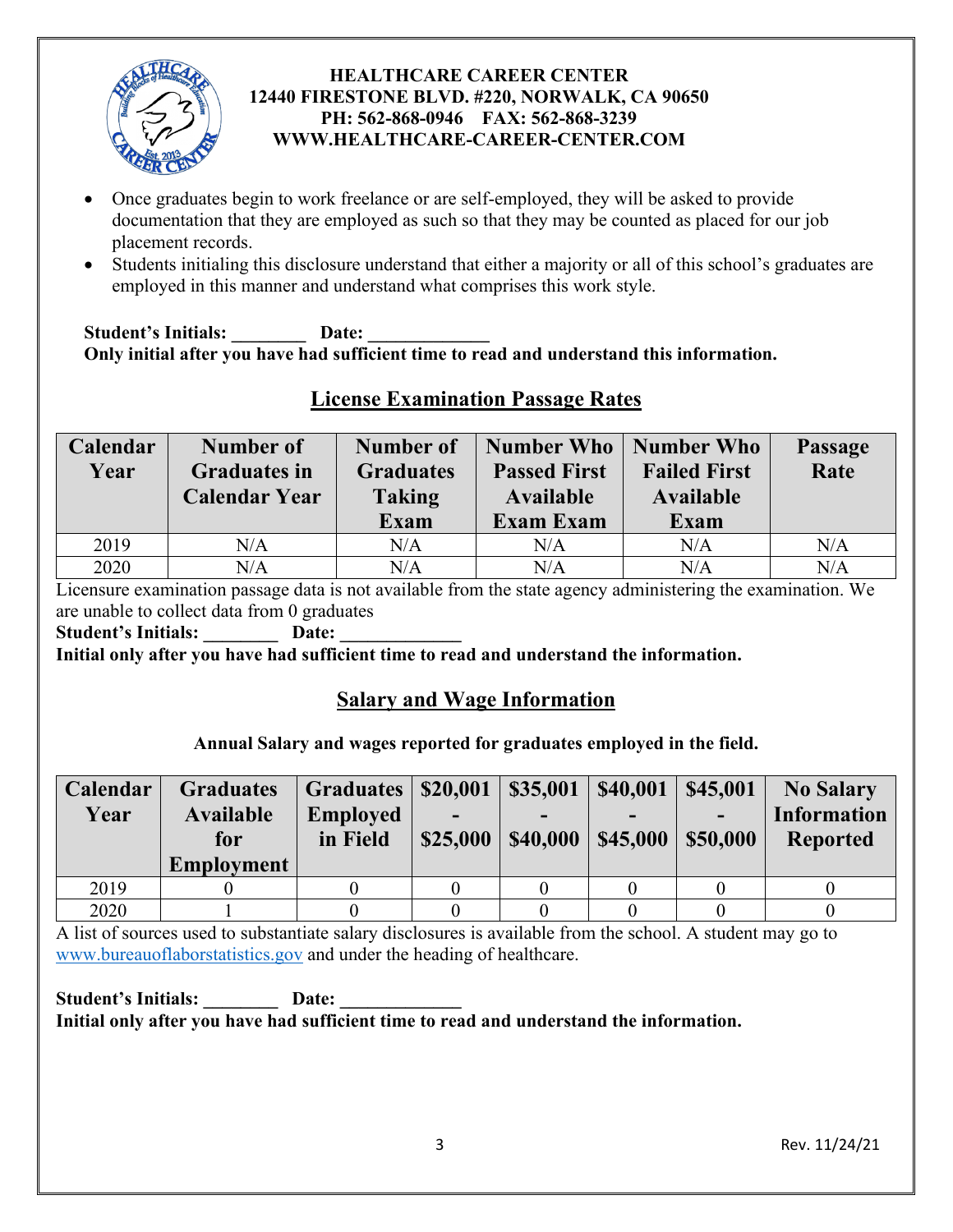

### **Cost of Educational Program**

Total charges for the program for students completing on time in 2019 and 2020: \$6,425.00 Total charges may be higher for students that do not complete on time.

#### Student's Initials: Date: **Initial only after you have had sufficient time to read and understand the information.**

### **Federal Student Loan Debt**

Students at Healthcare Career Center are not eligible for federal student loans. This institution does not meet the U.S. Department of Education criteria that would allow its students to participate in federal student aid programs.

#### Student's Initials: Date: **Initial only after you have had sufficient time to read and understand the information.**

This fact sheet is filed with the Bureau for Private Postsecondary Education. Regardless of any information you may have relating to completion rates, placement rates, starting salaries, or license exam passage rates, this fact sheet contains the information as calculated pursuant to state law.

Any questions a student may have regarding this fact sheet that have not been satisfactorily answered by the institution may be directed to the Bureau for Postsecondary Education at 2535 Capitol Oaks Drive, Suite 400, Sacramento, CA 95833, [www.bppe.ca.gov,](http://www.bppe.ca.gov/) toll-free telephone number (888) 370-7589 or by fax (916) 263- 1897.

Student Name – Print

Student Signature Date

School Official Date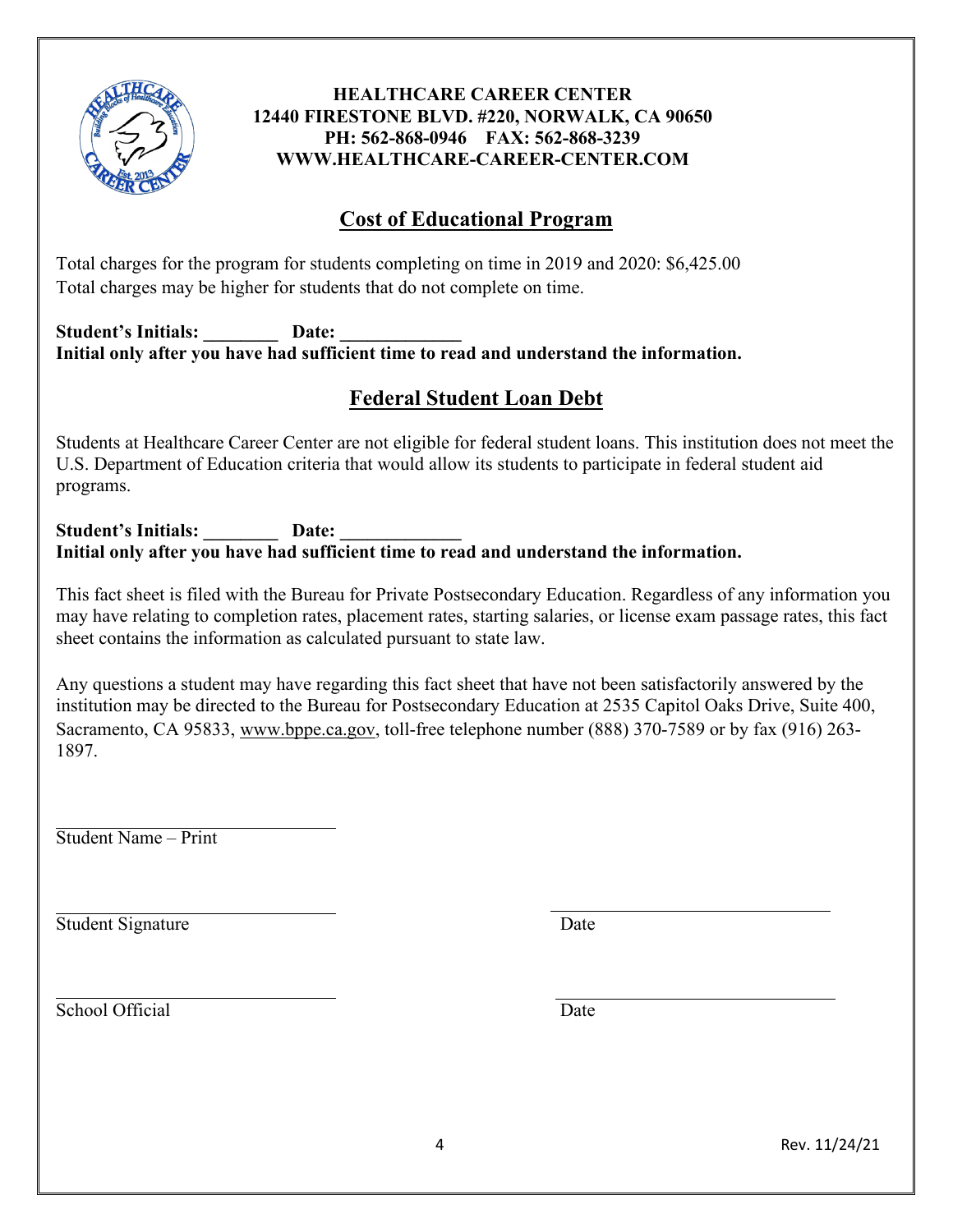

# **Definitions**

- "Number of Students Who Began the Program" means the number of students who began a program who were scheduled to complete the program within 100% of the published program length within the reporting calendar year and excludes all students who cancelled during the cancellation period.
- "Students Available for Graduation" is the number of students who began the program minus the number of students who have died, been incarcerated, or been called to active military duty.
- "Number of On-Time Graduates" is the number of students who completed the program within 100% of the published program length within the reporting calendar year.
- "On-Time Completion Rate" is the number of on-time graduates divided by the number of students available for graduation.
- "150% Graduates" is the number of students who completed the program within 150% of the program length (includes on-time graduates).
- "150% Completion Rate" is the number of students who completed the program in the reported calendar year within 150% of the published program length, including on-time graduates, divided by the number of students available for graduation.
- "Graduates Available for Employment" means the number of graduates minus the number of graduates unavailable for employment.
- "Graduates Unavailable for Employment" mean the graduates who, after graduation, die, become incarcerated, are called to active military duty, are international students that leave the Unites States or do not have a visa allowing employment in the United States, or are continuing their education in an accredited or bureau-approved postsecondary institution.
- "Graduates Employed in the Field" means graduates who beginning within six months after a student completes the applicable educational program are gainfully employed, whose employment has been reported, and for whom the institution has documented verification of employment. For occupations for which the state requires passing an examination, the six months period begins after the announcement of the examination results for the first examination available after a student completes an applicable educational program.
- "Placement Rate Employed in the Field" is calculated by dividing the number if graduates gainfully employed in the field by the number of graduates available for employment.
- "Number of Graduates Taking Exam" is the number of graduates who took the first available exam in the reported calendar year.
- "First Available Exam Date" is the date for the first available exam after a student completed a program.
- "Passage Rate" is calculated by dividing the number of graduates who passed the exam by the number of graduates who took the reported licensing exam.
- "Number Who Passed First Available Exam" is the number of graduates who took and passed the first available licensing exam after completing the program.
- "Salary" is as reported by graduate or graduate's employer.
- "No Salary Information Reported" is the number of graduates for whom, after making reasonable attempts, the school was not able to obtain salary information.